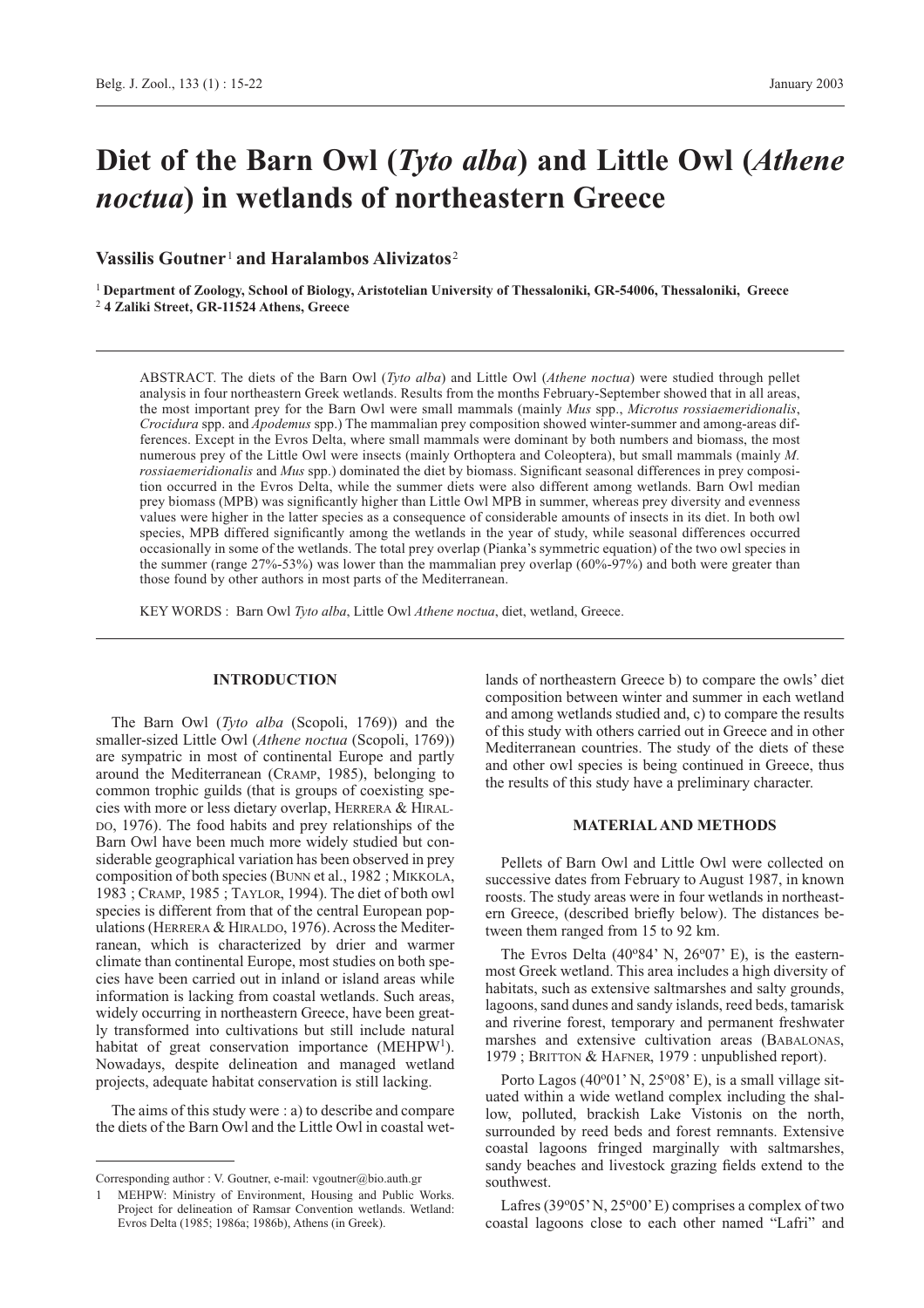"Lafrouda" surrounded by rocky cliffs with *Quercion ilicis* vegetation (MEHPW, 1986b). Extensive grasslands, saltmarshes, sandy beaches and cultivation areas occur mainly to the north of the lagoons.

Lake Mitrikou (hereafter Mitrikou) (40°99' N, 25°32' E) is a shallow freshwater lake extending over 2.3 km2, surrounded by extensive reed beds and cultivation areas, situated in the vicinity of a coastal wetland complex (MEHPW, 1986a).

Samples from February to March were combined in a category hereafter called "winter", whereas samples collected from April to August comprised a category that will be called "summer".

The analysis of food from pellets may involve biases, especially in the case of the Little Owl, which captures invertebrates, such as annelid worms, that are difficult to recover from pellets. Nevertheless, analysis of pellets is still the most suitable method of studying the diet of owls. Pellets were analysed using reference books (Mammals : LAWRENCE & BROWN, 1973 ; CHALINE, 1974. Birds : BROWN et al. (1987). Reptiles : ARNOLD & BURTON (1980). Insects : CHINERY (1981). Mean weight of each prey was taken from the literature (Reptiles : HELMER & SCHOLTE (1985 : unpublished report). Birds : PERRINS (1987). Mammals : MACDONALD & BARRET (1993)). Due to uncertainties in the taxonomic position of mice *Mus* sp. in our area and the impossibility of reliably distinguishing mice *Apodemus* sp. by cranial characters alone (VOHRALIK & SOFIANIDOU, 1992), we did not separate them by species. The diets of each owl species were analysed separately for the winter and summer periods (where samples were available) in terms of numerical and biomass proportions, and

were compared between winter and summer and between species within common periods. The trophic diversity (NB) was estimated on a prey class level by using the antilog of the Shannon-Wiener index (SHANON & WEAVER, 1963), while in order to standardize the trophic diversity for comparison within and among the areas we calculated evenness index (MARTI, 1987). The diet overlaps (based on prey classes) between species in each wetland were estimated by PIANKA's symmetric equation (PIANKA, 1973 ; ALATALO, 1981 ; MARTI, 1987). These indices have been widely used in similar studies and were suitable for comparing our results with other studies.

In comparing the diet of Barn Owls among wetlands, due to the importance of mammals in their diet, we presented data on only mammalian prey to the species level, whereas other prey types were presented to a class level. Numerical proportions were compared by the  $\chi^2$  test. While for statistical reasons median prey weights were estimated and compared (by Mann-Whitney U-test or Kruskal-Wallis test), average prey weights were also estimated for comparisons with the literature. Cluster analysis was also performed to investigate whether dietary compositions were clumped by geographical area or by owl species.

#### **RESULTS**

## **Barn Owl**

The diet of the Barn Owl in all studied areas consisted mainly of mammals, although birds, amphibians and arthropods were also included in lower proportions (Table 1). Of

|                                          |                |                          | <b>Evros Delta</b> |                                 |                          |                          | P. Lagos |                                 |                |        | Lafres                          |      |      | <b>Mitrikou</b> |               |                          |
|------------------------------------------|----------------|--------------------------|--------------------|---------------------------------|--------------------------|--------------------------|----------|---------------------------------|----------------|--------|---------------------------------|------|------|-----------------|---------------|--------------------------|
|                                          |                | $%$ Nr                   |                    | $\frac{0}{0}$<br><b>Biomass</b> |                          | $%$ Nr                   |          | $\frac{0}{0}$<br><b>Biomass</b> |                | $%$ Nr | $\frac{0}{0}$<br><b>Biomass</b> |      |      | $%$ Nr          | $\frac{0}{0}$ | <b>Biomass</b>           |
| Prey                                     | W              | S                        | W                  | S                               | W                        | S                        | W        | S                               | W              | S      | W                               | S    | W    | S               | W             | S                        |
|                                          |                |                          |                    |                                 |                          |                          |          |                                 |                |        |                                 |      |      |                 |               |                          |
| <b>CRUSTACEA</b>                         |                |                          |                    |                                 |                          |                          |          |                                 |                | 0.2    |                                 | 0.1  |      |                 |               |                          |
| <b>CHILOPODA</b>                         |                |                          |                    |                                 |                          |                          |          |                                 |                |        |                                 |      |      |                 |               |                          |
| <b>INSECTA</b>                           |                |                          |                    |                                 | 2.3                      | 0.6                      | 0.2      | 0.1                             | 1.7            | 0.2    | 0.1                             | 0.0  | 0.6  | 1.2             | 0.0           | 0.2                      |
| <b>AMPHIBIA</b>                          |                |                          |                    |                                 |                          |                          | ÷        | $\blacksquare$                  | 0.3            | 0.5    | 0.7                             | 0.8  |      |                 | ÷             | $\overline{\phantom{a}}$ |
| <b>AVES</b>                              |                |                          |                    |                                 | 5.8                      | 4.2                      | 14.7     | 9.9                             | 2.8            | 2.2    | 9.0                             | 4.1  | 12.9 | 11.1            | 39.6          | 43.4                     |
| <b>MAMMALIA</b>                          | 100            | 100                      | 100                | 100                             | 92.0                     | 95.3                     | 85.1     | 90.0                            | 95.1           | 96.8   | 90.2                            | 95.0 | 86.5 | 87.7            | 60.4          | 56.3                     |
| Neomys spp.                              | 0.0            | 2.0                      | 0.0                | 1.5                             | $\overline{\phantom{a}}$ |                          | ٠        | $\overline{\phantom{a}}$        |                |        | ٠                               |      |      |                 |               |                          |
| Suncus etruscus (Savi, 1822)             | 0.9            | 0.0                      | 0.1                | 0.0                             | 0.6                      | 2.0                      | 0.1      | 0.3                             | 1.4            | 1.0    | 0.2                             | 0.1  | 3.2  | 12.3            | 0.4           | 1.6                      |
| Crocidura suaveolens (Pallas, 1811)      | 28.2           | 31.3                     | 12.3               | 13.8                            | 19.3                     | 16.2                     | 7.9      | 6.6                             | 21.5           | 14.1   | 10.0                            | 5.5  | 18.7 | 8.6             | 7.4           | 3.4                      |
| Crocidura leucodon (Hermann, 1780)       | 1.4            | 0.0                      | 0.8                | 0.0                             | 1.9                      | 1.7                      | 1.1      | 0.9                             | 8.7            | 6.7    | 5.4                             | 3.5  | 21.9 | 25.9            | 11.5          | 13.6                     |
| Crocidura spp.                           | 1.4            | $\sim$                   | 0.7                | $\overline{a}$                  |                          |                          |          |                                 | 1.0            | 0.7    | 0.6                             | 0.3  |      |                 |               |                          |
| Soricidae unidentified                   | 0.0            | 1.0                      | 0.0                | 0.4                             |                          |                          |          |                                 |                |        |                                 |      |      |                 |               |                          |
| Pipistrellus spp.                        | $\overline{a}$ | $\overline{\phantom{a}}$ |                    |                                 | 0.3                      | 0.3                      | 0.1      | 0.1                             |                |        |                                 |      |      |                 |               |                          |
| Microtus rossiaemeridionalis Ognev, 1924 | 37.7           | 22.2                     | 54.9               | 32.7                            | 20.3                     | 22.1                     | 27.6     | 29.9                            | 22.2           | 42.3   | 34.4                            | 55.5 | 8.4  | 8.6             | 11.0          | 11.4                     |
| Arvicola terrestris (Linnaeus, 1758)     |                |                          |                    |                                 | 0.3                      | $\overline{\phantom{a}}$ | 1.3      | $\overline{a}$                  |                |        |                                 |      |      |                 |               |                          |
| Rattus rattus (Linnaeus, 1758)           |                |                          |                    |                                 | 1.0                      | 1.1                      | 3.9      | 4.5                             |                |        |                                 |      |      |                 |               |                          |
| Apodemus spp.                            | 7.3            | 22.2                     | 10.6               | 32.7                            | 7.4                      | 11.2                     | 10.1     | 15.2                            | 3.5            | 9.4    | 5.4                             | 12.3 | 5.8  | 3.7             | 7.6           | 4.9                      |
| Micromys minutus (Pallas, 1771)          |                |                          |                    |                                 | 0.6                      | 1.4                      | 0.2      | 0.5                             | $\overline{a}$ | 0.2    | $\sim$                          | 0.1  |      |                 |               |                          |
| Mus spp.                                 | 22.7           | 21.2                     | 19.9               | 18.8                            | 40.2                     | 38.8                     | 32.9     | 31.6                            | 36.1           | 22.0   | 33.5                            | 17.3 | 27.7 | 27.2            | 21.8          | 21.4                     |
| Muridae unidentified                     |                | $\overline{\phantom{a}}$ |                    |                                 |                          |                          |          |                                 | 0.7            | 0.2    | 0.8                             | 0.2  | 0.6  | 1.2             | 0.6           | 1.2                      |
| Rodentia unidentified                    | 0.5            | 0.0                      | 0.7                | 0.0                             |                          |                          |          |                                 |                |        |                                 |      |      |                 |               |                          |
| Number of prey items                     | 220            | 99                       |                    |                                 | 311                      | 358                      |          |                                 | 288            | 404    |                                 |      | 155  | 81              |               |                          |

# TABLE 1 Diet of the Barn Owl in wetlands of northeastern Greece. W: winter; S: summer.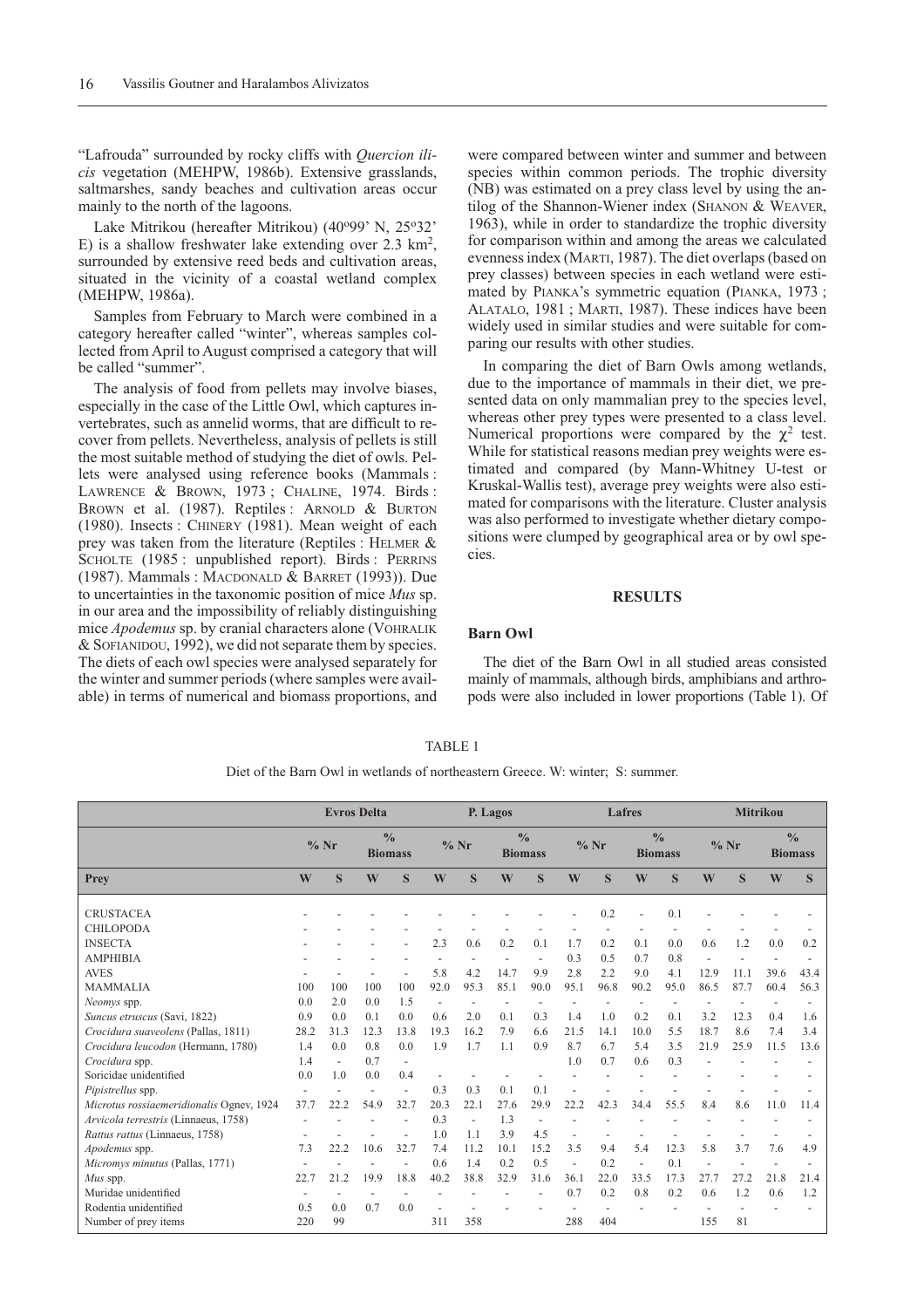1916 prey items of the Barn Owl in the four wetlands studied (both seasons, 1987), 95% were mammals, 4% birds and 1% amphibians and arthropods. The mammalian prey, including at least 11 species, consisted mainly of *Mus* spp. (31% numerically), *Microtus rossiaemeridionalis* (26%), *Crocidura* spp. (26%) and *Apodemus*spp. (8%) but there were differences between seasons depending on the species and area. These species also were the most important in terms of biomass in both seasons. The total proportions of mammalian prey both by numbers and biomass were similar in each wetland between winter and summer. Birds, being a much less important diet constituent, varied more in proportions among areas but differences between winter and summer were not considerable. The evenness values and median prey weights (except in Lafres) were similar between winter and summer (Table 2). The median prey biomasses (with an overall average of 14.4 g), (Table 2), differed significantly among the four wetlands due to differences in the ranges of individual prey weights (winter :  $\chi^2$  = 20.081, df = 3, P = 0.0002; summer :  $\chi^2$  = 32.874, df = 3, P < 0.001, Kruskal-Wallis  $\chi^2$  tests).

## TABLE 2

Prey size parameters and prey diversity indices of the Barn Owl and Little Owl in northeastern Greek wetlands. Statistics between adjacent median prey weight values were performed using Mann-Whitney U tests.

| <b>Sample</b>       | N   | Median $(g)$ | Average $(g)$ | Range (g)   | Significance* | <b>Diversity</b> | <b>Evenness</b> |
|---------------------|-----|--------------|---------------|-------------|---------------|------------------|-----------------|
| Tyto alba           |     |              |               |             |               |                  |                 |
| Evros Delta, winter | 220 | 12.0         | 13.7          | $2 - 20$    | n. s.         | 0.00             | 0.00            |
| Evros Delta, summer | 99  | 12.0         | 13.6          | $6 - 20$    |               | 0.00             | 0.00            |
| Porto Lagos, winter | 311 | 12.0         | 14.9          | $1 - 80$    | n. s.         | 1.39             | 0.46            |
| Porto Lagos, summer | 358 | 12.0         | 15.2          | $2 - 100$   |               | 1.23             | 0.43            |
| Lafres, winter      | 288 | 12.0         | 12.9          | $0.5 - 100$ | P < 0.0001    | 1.27             | 0.39            |
| Lafres, summer      | 404 | 20.0         | 15.1          | $2 - 30$    |               | 1.19             | 0.36            |
| Mitrikou, winter    | 155 | 12.0         | 15.7          | $0.5 - 100$ | n. s.         | 0.42             | 0.59            |
| Mitrikou, summer    | 81  | 12.0         | 15.4          | $2 - 70$    |               | 0.41             | 0.55            |
| Athene noctua       |     |              |               |             |               |                  |                 |
| Evros Delta, winter | 428 | 20.0         | 14.3          | $0.2 - 70$  | P < 0.0001    | 1.89             | 0.58            |
| Evros Delta, summer | 361 | 12.0         | 10.3          | $0.1 - 70$  |               | 2.48             | 0.83            |
| Porto Lagos, summer | 105 | 2.0          | 4.8           | $0.1 - 25$  |               | 2.20             | 0.55            |
| Lafres, summer      | 118 | 0.5          | 6.9           | $0.1 - 25$  |               | 2.91             | 0.72            |

# **Little Owl**

In the study areas, the Little Owl preyed mainly on small mammals and insects, but also, to a lesser extent, on other invertebrates, birds, reptiles and fish (Table 3). In total insects were the most numerous prey, making up 52% of 1012 prey items, followed by mammals (41%, at least eight species) being the most important biomass, with *Microtus* and *Mus* sp. predominating (17% and 11% respectively). The remaining prey types (birds, reptiles, fish and various invertebrates) made up 7% of the total by number. In the Evros Delta, insect proportions increased in the summer whereas mammal proportions dropped. This resulted in a significantly greater median prey weight and a lower evenness in winter (Table 2). Median prey weight was significantly different in the summer among the three wetlands, being considerably highest in the Evros Delta (Kruskal-Wallis  $\chi^2$  = 22.781, df = 2, P < 0.0001) reflecting differences in the use of prey types. Diversity indices had relatively high values (Table 2) reflecting the considerable diversity in prey use by the Little Owl.

# TABLE 3

Diet of the Little Owl in wetlands of northeastern Greece. W: winter, S: summer of 1987.

|                  |                          |                          | <b>Evros Delta</b>       |                          |                          | <b>Porto Lagos</b>              |        | Lafres                          |
|------------------|--------------------------|--------------------------|--------------------------|--------------------------|--------------------------|---------------------------------|--------|---------------------------------|
|                  |                          | $\%$ Nr                  |                          | % Biomass                | $%$ Nr                   | $\frac{0}{0}$<br><b>Biomass</b> | $%$ Nr | $\frac{0}{0}$<br><b>Biomass</b> |
| Prey             | W                        | S                        | W                        | S                        | S                        |                                 | S      |                                 |
| <b>MOLLUSCA</b>  | $\overline{\phantom{0}}$ | 0.6                      | $\overline{\phantom{a}}$ | 0.2                      | $\overline{a}$           | $\overline{\phantom{a}}$        | 0.8    | 0.1                             |
| <b>CRUSTACEA</b> | $\overline{\phantom{0}}$ | 0.3                      | $\overline{\phantom{a}}$ | 0.1                      | $\overline{\phantom{a}}$ | $\overline{\phantom{0}}$        |        |                                 |
| <b>ARACHNIDA</b> |                          | -                        | $\overline{\phantom{a}}$ | $\overline{\phantom{a}}$ | $\overline{a}$           | $\overline{\phantom{a}}$        | 0.8    | 0.1                             |
| <b>DIPLOPODA</b> | $\overline{a}$           | $\overline{\phantom{a}}$ |                          | $\overline{\phantom{a}}$ | 1.9                      | 0.2                             | 2.5    | 0.2                             |
| <b>ANNELIDA</b>  | 0.2                      | 0.0                      | $\overline{\phantom{a}}$ |                          |                          |                                 |        |                                 |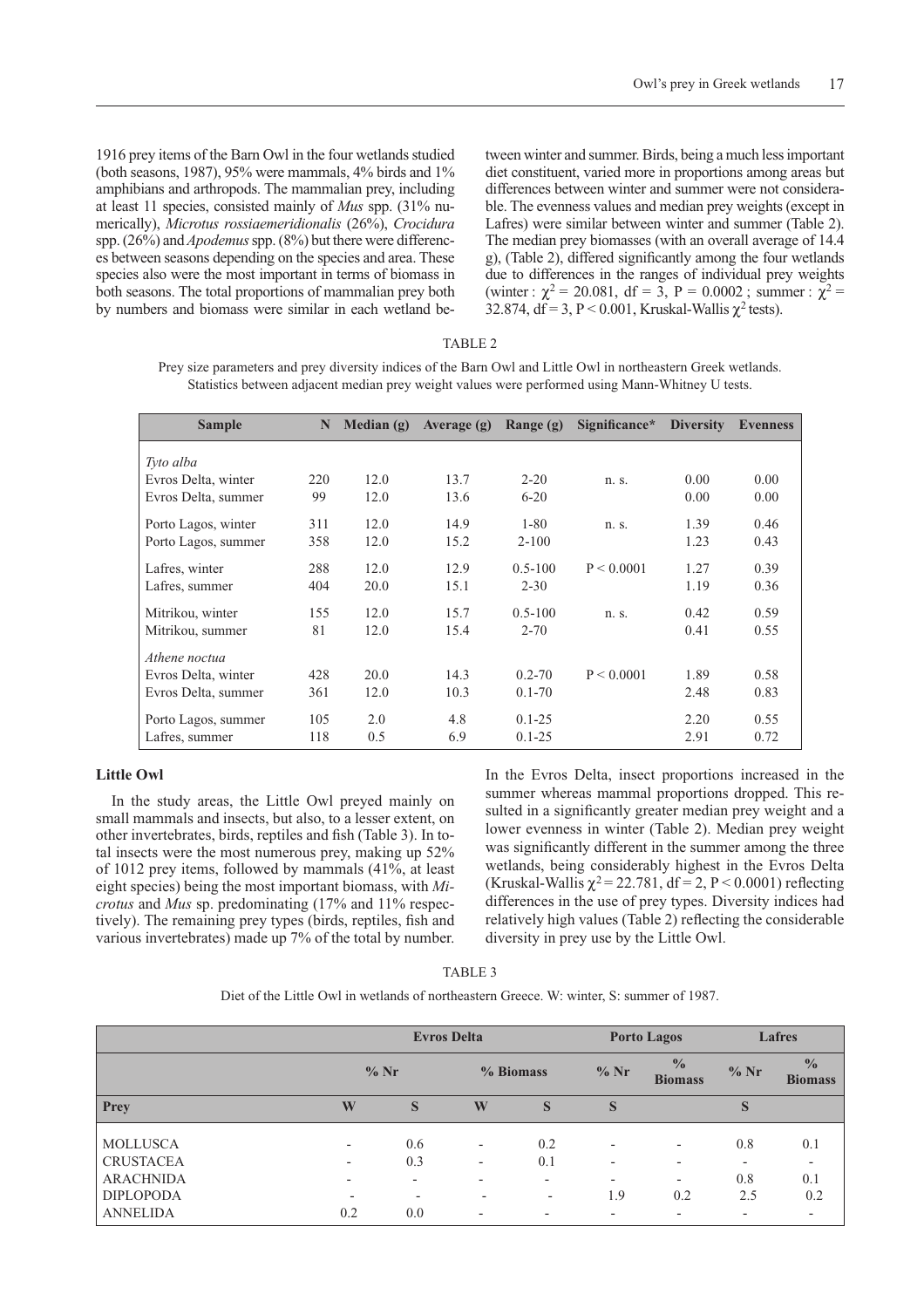## TABLE 3

Diet of the Little Owl in wetlands of northeastern Greece. W: winter, S: summer of 1987.

|                                               | <b>Evros Delta</b>       |                          |                          |                          | <b>Porto Lagos</b>       | Lafres                          |                          |                                 |
|-----------------------------------------------|--------------------------|--------------------------|--------------------------|--------------------------|--------------------------|---------------------------------|--------------------------|---------------------------------|
|                                               |                          | $%$ Nr                   |                          | % Biomass                | $%$ Nr                   | $\frac{0}{0}$<br><b>Biomass</b> | $%$ Nr                   | $\frac{0}{0}$<br><b>Biomass</b> |
| <b>Prey</b>                                   | W                        | S                        | W                        | S                        | S                        |                                 | S                        |                                 |
| <b>INSECTA</b>                                | 17.3                     | 44.6                     | 0.8                      | 3.9                      | 75.5                     | 23.1                            | 53.4                     | 4.4                             |
| Orthoptera                                    | 2.1                      | 9.4                      | 0.3                      | 1.8                      | 46.7                     | 20.5                            | 0.8                      | 0.2                             |
| Dermaptera                                    | 0.5                      | 3.9                      | $\overline{\phantom{a}}$ | 0.1                      | 2.9                      | 0.1                             | 9.3                      | 0.6                             |
| Coleoptera                                    | 14.7                     | 31.3                     | 0.4                      | 2.0                      | 24.9                     | 2.5                             | 41.5                     | 3.6                             |
| Hymenoptera                                   | 3.7                      | 3.6                      | $\overline{\phantom{a}}$ | $\sim$                   | 1.0                      | $\overline{\phantom{0}}$        | 1.7                      | 0.0                             |
| <b>PISCES</b>                                 | $\overline{\phantom{a}}$ | 0.6                      | $\overline{\phantom{a}}$ | 0.3                      | $\overline{\phantom{a}}$ | $\overline{\phantom{a}}$        | $\overline{\phantom{a}}$ | $\overline{\phantom{a}}$        |
| <b>REPTILIA</b>                               | 1.2                      | 1.9                      | 1.1                      | 5.7                      | $\overline{\phantom{a}}$ | $\overline{\phantom{a}}$        | 0.8                      | 0.5                             |
| <b>AVES</b>                                   | 1.9                      | 1.9                      | 3.9                      | 7.0                      | 5.8                      | 26.5                            | 5.1                      | 16.1                            |
| <b>MAMMALIA</b>                               | 79.2                     | 49.9                     | 94.3                     | 82.7                     | 17.3                     | 50.2                            | 36.4                     | 78.6                            |
| Neomys anomalus Cabrera, 1907                 | $\overline{\phantom{a}}$ | $\overline{\phantom{a}}$ | $\overline{\phantom{a}}$ | $\overline{\phantom{0}}$ | $\overline{\phantom{a}}$ | $\overline{\phantom{0}}$        | 0.8                      | 1.2                             |
| Crocidura leucodon (Hermann, 1780)            | 0.2                      | 0.3                      | 0.1                      | 0.2                      | $\overline{\phantom{a}}$ | $\overline{\phantom{a}}$        | 0.8                      | 1.0                             |
| Crocidura suaveolens (Pallas, 1811)           | 2.8                      | 1.9                      | 1.2                      | 1.1                      | 2.9                      | 3.6                             | 1.7                      | 1.4                             |
| Crocidura spp.                                | $\overline{\phantom{a}}$ | 0.6                      | $\overline{\phantom{a}}$ | 0.4                      | $\overline{\phantom{a}}$ | $\overline{a}$                  |                          |                                 |
| Suncus etruscus (Savi, 1822)                  | 0.2                      | $\overline{\phantom{0}}$ | $\overline{\phantom{a}}$ | $\overline{\phantom{a}}$ | $\overline{\phantom{a}}$ |                                 | $\overline{\phantom{a}}$ |                                 |
| Pipistrellus pipistrellus (Schreber,<br>1774) | $\overline{a}$           | 0.6                      | $\overline{\phantom{a}}$ | 0.3                      |                          |                                 |                          |                                 |
| Microtus rossiaemeridionalis Ogney,<br>1924   | 42.1                     | 25.5                     | 59.2                     | 49.7                     | 4.8                      | 19.9                            | 3.4                      | 9.6                             |
| Apodemus spp.                                 | 3.5                      | 4.4                      | 4.9                      | 8.7                      | $\overline{\phantom{a}}$ | $\overline{\phantom{a}}$        | 12.7                     | 35.9                            |
| Mus spp.                                      | 21.5                     | 11.4                     | 18.1                     | 13.3                     | 6.7                      | 16.7                            | 16.1                     | 27.2                            |
| Muridae indetermined                          | 0.9                      | 0.6                      | 1.0                      | 0.8                      | 1.9                      | 6.0                             | $\overline{\phantom{a}}$ |                                 |
| Rodentia indetermined                         | 3.7                      | 2.8                      | 5.3                      | 5.4                      | 1.0                      | 4.0                             | 0.8                      | 2.4                             |
| Mammalia indetermined                         | 4.2                      | 1.9                      | 4.4                      | 2.8                      | $\overline{\phantom{a}}$ |                                 | $\overline{\phantom{a}}$ |                                 |
| Number of prey items                          | 428                      | 361                      |                          |                          | 105                      |                                 | 118                      |                                 |

In all areas mammals were more numerous in the diet of the Barn Owl and insects in the diet of the Little Owl. Total prey overlap in the summer ranged from 27% to 53%, while the overlap in mammal prey was much higher ranging from 60% to 97%. Both prey diversity and evenness were considerably higher in the diet of the Little Owl than in the diet of the Barn Owl (Table 2). In the cluster analysis of biomass dietary proportions for all samples and areas, most prey samples of each owl species were clumped together despite the fact that they originated from different areas.

# **DISCUSSION**

## **Seasonal variation in the owls' diets**

From our samples we could conclude that there were differences in the composition of mammalian prey of the Barn Owl between summer and winter in most areas. Seasonal dietary differences have also been found in some other studies (e.g. CAMPBELL et. al., 1987 ; TAYLOR, 1994) but have not been clear in others (SMITH et. al., 1972 ; PARKER, 1988). Such differences have been attributed to seasonal fluctuation in abundance and behavioural changes of mammalian prey (WEBSTER, 1973 ; BROWN, 1981 ; GOSZCZYNSKI, 1981 ; TAYLOR, 1994). BUNN et al. (1982) attributed seasonal variations in the predation of shrews to differences between habitat types in the different areas.



Fig. 1.– Dendrogram showing linkage distance of dietary similarity of Barn Owl and Little Owl in northeastern Greek wetlands. Ta: *Tyto alba.* An: *Athene noctua*. EV: Evros Delta. MT: Lake Mitrikou. PL: Porto Lagos. LF: Lafres. S: summer. W: winter.

Regarding the Little Owl, a seasonal change in prey diversity and evenness indices (as in the Evros Delta), denotes an opportunistic exploitation of food resources. Other studies have also revealed seasonal changes in the Little Owl's diet (CRAMP, 1985 ; ZERUNIAN et al., 1982 ; MIKKO-LA, 1983). The highest prey diversity at Lafres suggests that prey was taken from a more diverse spectrum of habitats, probably because the relative transformation of this area by man is low. Certainly, more information on the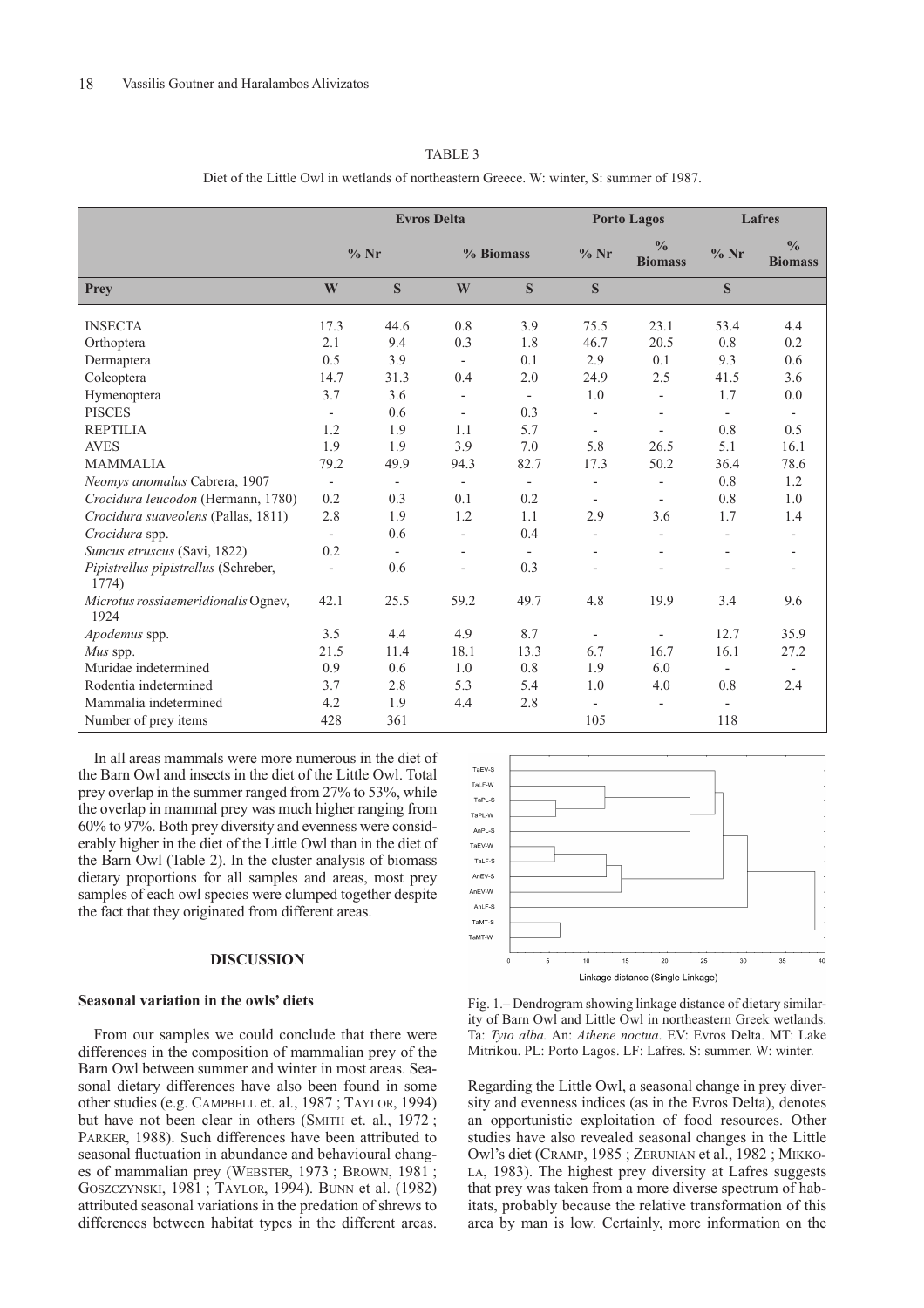seasonal behaviour of small mammals in our study areas would throw more light on the variation of the owls' diet.

#### **Interspecific prey variation**

In each area, differences in the diet of the two owl species were found a) in the general prey composition, containing more invertebrates in the Little Owl (as in BUNN et al., 1982; CAPIZZI & LUISELLI, 1995). b) in the relative composition of mammalian prey and c) in the median prey weight, being lower in the Little Owl (as a consequence of invertebrate predation). Differences in hunting techniques and different morphology and digestive efficiency of the two owl species may partly account for a different representation of prey remains in pellets (BUNN et al., 1982). The different average prey weight seems to be the result of different energetic demands of each species, with the larger species (the Barn Owl) generally taking larger prey (MARTI, 1974). The cluster analysis, which revealed a considerable dietary clumping by owl species, i.e. dietary differentiation of the two species in the study area, possibly suggests a degree of prey selection by both species. This is also supported by the low total prey overlap of the two species. However, the suggestion of selection of a kind of prey is speculative unless supported by experimental evi-

dence. In Spain, the owls' dietary overlap was even lower (5%, HERRERA & HIRALDO, 1976 ; DELIBES et al., 1984) and in parts of Europe these owls do not co-exist in the same areas, therefore they exist in different trophic guilds (JAKSIC, 1988). In contrast, there was a considerable mammalian prey overlap found both in this study and other Mediterranean studies (94%, GOTTA & PIGOZZI, 1997) suggesting that the situation of the trophic guilds in the Mediterranean countries is more complex than originally believed and needs further investigation.

## **Geographical variation in prey use**

In our area the differences between areas in the composition of main mammalian prey in the diet of both owls probably reflect geographical particularities in prey composition. Geographical variation in prey use by the Barn Owl has been attributed to various factors that influence the prey, such as habitat (including human-induced changes), geographical location, altitude, rainfall and temperature (HERRERA, 1974a ; 1974b ; DUENAS & PERIS, 1985 ; MARTI, 1988 ; TORRE et al., 1996 ; YOM-TOV & WOOL, 1997). Dietary variation of the Little Owl in different areas was reported by ZERUNIAN et al. (1982) and attributed to different habitat use.

|                        |                  | <b>Diet content</b><br>$\frac{6}{6}$ by num-<br>ber) | of mammal species<br>Total number | <b>Most frequent</b><br>mammal prev<br>by number |                          | <b>Most important</b><br>mammal prev<br>by biomass |           |                | No. of<br>species<br>forming<br>80%<br>of diet by |                 | Prev<br>weight $(g)$ |                                 |
|------------------------|------------------|------------------------------------------------------|-----------------------------------|--------------------------------------------------|--------------------------|----------------------------------------------------|-----------|----------------|---------------------------------------------------|-----------------|----------------------|---------------------------------|
|                        | mammals<br>Small | Rodents                                              |                                   | <b>Species</b>                                   | of diet<br>$\frac{5}{6}$ | <b>Species</b>                                     | % of diet | Number         | Biomass                                           | Average         | Range                | <b>References</b>               |
| 1. Greece              |                  |                                                      |                                   |                                                  |                          |                                                    |           |                |                                                   |                 |                      |                                 |
| This study             | 94.8             | 66.7                                                 | 11                                | Mus spp.                                         | 30.9                     | <i>Mus</i> spp. <sup><math>a</math></sup> #        | 30.4      | $\overline{4}$ | 5                                                 | 14              | $1 - 70$             | this study, 1987                |
| Euboea island          | 92.8             | 83.6                                                 | 8                                 | Mus spp.                                         | 32.9                     | Rattus norvegicus                                  | 60.1      | $\overline{4}$ | 3                                                 | 24              | $2 - 60$             | AKRIOTIS, unpubl. data          |
| Korfu island           | 90.2             | 74.5                                                 | 15                                | Apodemus sylvaticus                              | 50.6                     | Apodemus sylvaticus                                | 52.2      | $\overline{4}$ | $\overline{4}$                                    | 19              | $1 - 60$             | <b>BÖHR, 1962</b>               |
| Krete island           | 96.5             | 87.6                                                 | 7                                 | Mus musculus                                     | 72.1                     | Mus musculus                                       | 57.0      | $\overline{2}$ | 3                                                 | 15              | $2 - 60$             | CHEYLAN, 1976                   |
| Attica (Dafni)         | 67.6             | 53.5                                                 | 6                                 | Apodemus mystacinus                              | 29.6                     | Apodemus mystacinus                                | 76.5      | ***            | $\overline{c}$                                    | 15              | $2 - 40$             | CHEYLAN, 1977                   |
| Attica (Hymettus)      | 84.9             | 81.7                                                 | $\overline{4}$                    | Mus domesticus                                   | 47.1                     | Mus domesticus                                     | 38.5      | 3              | ****                                              | 21              | $6 - 100$            | TSOUNIS & DIMITROPOULOS, 1992   |
| 2. Elsewhere           |                  |                                                      |                                   |                                                  |                          |                                                    |           |                |                                                   |                 |                      |                                 |
| Spain <sup>*b</sup>    | 96.8             | 79.2                                                 | 10                                | Mus spp.                                         |                          | 44.4 Mus spp.                                      | 37.3      | $\overline{4}$ | $\overline{4}$                                    | 17              | $4 - 30$             | BRUNET-LECOMPTE & DELIBES, 1984 |
|                        | 87.1             | 68.8                                                 | 12                                | Mus musculus                                     | 44.9                     | Mus musculus                                       | 37.0      | $\overline{4}$ | $\overline{4}$                                    | 20              | $10 - 30$            | HERRERA, 1974a                  |
| France (Provence)      | 99.5             | 84.8                                                 | 8                                 | Mus musculus                                     | 54.1                     | Mus musculus                                       | 41.8      | 2              | 3                                                 | 16              | $1 - 30$             | CHEYLAN, 1976                   |
| Italy *                | 96.1             | 77.4                                                 | 12                                | Apodemus spp.                                    | 33.7                     | Apodemus spp.                                      | 49.0      | 5              | 3                                                 | 18              | $5 - 80$             | LOVARI et al., 1976             |
| Italy *                | 97.6             | 80.6                                                 | 13                                | Microtus savii                                   | 38.6                     | Microtus savii                                     | 43.2      | 7              | 4                                                 | 20              | $2.5 - 105$          | CAPIZZI & LUISELLI, 1996        |
| Slovenia               | 99.0             | 32.2                                                 | 18                                | Neomys anomalus                                  | 20.9                     | Neomys anomalus                                    | 19.0      | 8              | 9                                                 | 14              | $1 - 70$             | Томе, 1992                      |
| Palestine <sup>*</sup> | 77.7             | 65.0                                                 | 11                                | Microtus socialis                                | 46.1                     | Microtus socialis                                  | ÷.        | 3              |                                                   |                 | ä,                   | DOR. 1947                       |
| Israel                 | 99.0             | 97.6                                                 | 5                                 | Meriones spp.                                    | 49.8                     | Meriones spp.                                      | 49.8      | $\overline{c}$ | 2                                                 | 48              | $20 - 120$           | YOM-TOV & WOOL, 1997            |
| Israel                 | 96.2             | 92.4                                                 | 7                                 | Gerbillus dasvurus                               | 59.5                     | Gerbillus dasvurus                                 |           | $\overline{2}$ |                                                   |                 |                      | REKASI & HOVEL, 1997            |
| Egypt                  | 45.3             | 50.0                                                 | 5                                 | Mus musculus                                     | 42.8                     | Rattus rattus                                      | 26.8      | $***C$         | $***d$                                            | 35 <sup>e</sup> | $9 - 201$            | GOODMAN, 1986                   |
| Morocco <sup>*</sup>   | 99.7             | 88.7                                                 | $\overline{4}$                    | Mus musculus                                     | 69.7                     | Mus musculus                                       |           | Δ              |                                                   |                 |                      | SAINT-GIRRONS & THOUY, 1978     |

TABLE 4

| Importance of small mammals in the diet of barn owls across the Mediterranean Region |  |  |  |
|--------------------------------------------------------------------------------------|--|--|--|
|--------------------------------------------------------------------------------------|--|--|--|

*a.# Microtus rossiaemeridionalis* contributed similarly to biomass, 30.3%.

b.\* Compiled by TAYLOR, 1994

c.\*\* Five mammal prey species comprised only 52.6% of the diet by number and c. 50% by biomass.

d.\*\*\* Six mammal prey species comprised only 67.6% of the diet by number.

e.\*\*\*\* Four mammal prey species comprised only 75.8% of the diet by biomass.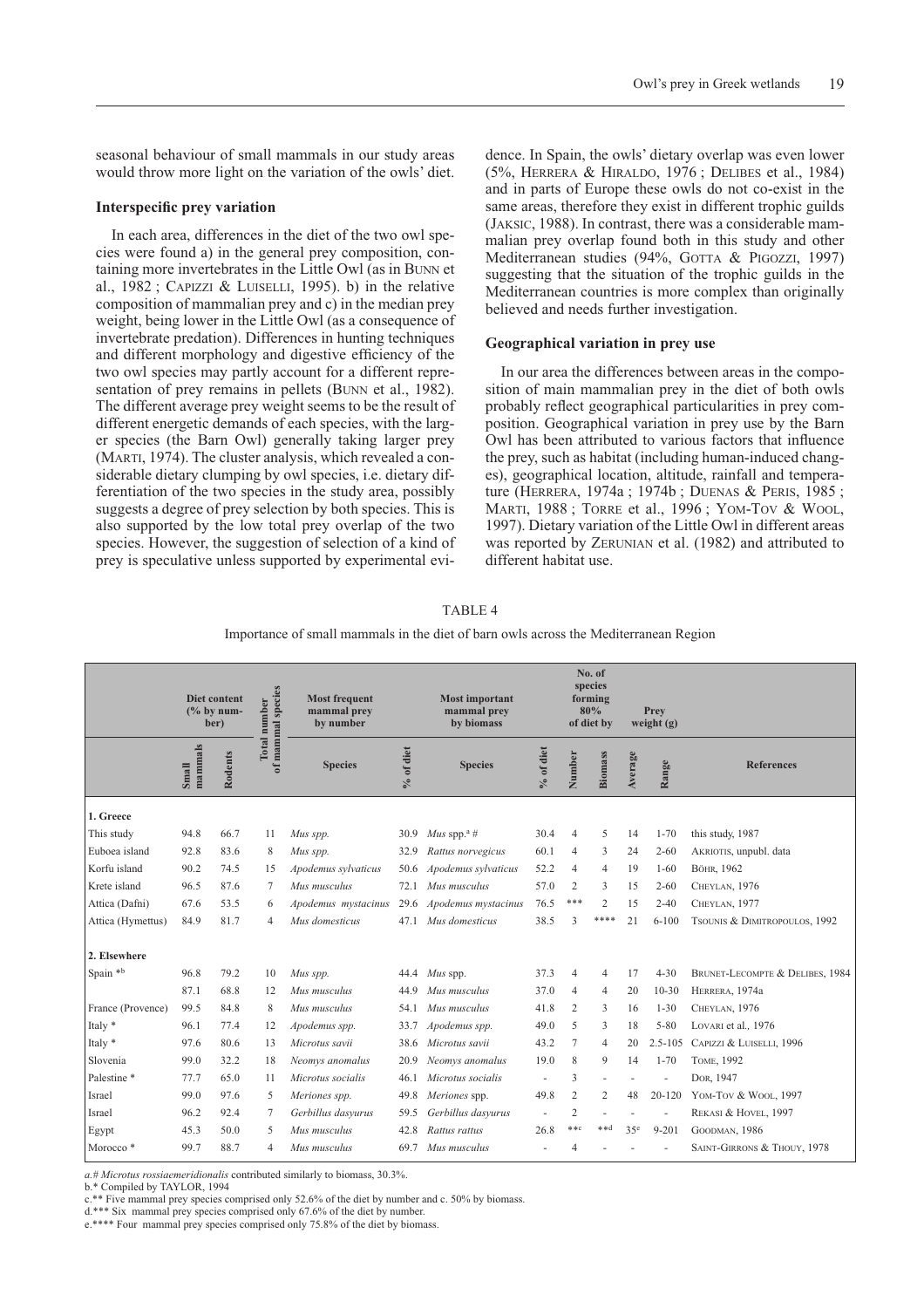TABLE 5

Comparison of the main prey categories of Little Owls in Mediterranean countries.

| <b>Prey</b>                           | <b>Spain</b>                     | <b>Spain</b>                     | <b>Italy</b>                     | <b>Italy</b>                     | Egypt                            | <b>Euboea</b><br>isl.<br><b>Greece</b> | Astyp-<br>alea isl.<br><b>Greece</b> | <b>NE</b><br><b>Greece</b> |
|---------------------------------------|----------------------------------|----------------------------------|----------------------------------|----------------------------------|----------------------------------|----------------------------------------|--------------------------------------|----------------------------|
| <b>INVERTEBRATES</b><br><b>PISCES</b> | 95.9<br>$\overline{\phantom{a}}$ | 96.2<br>$\overline{\phantom{a}}$ | 95.7<br>$\overline{\phantom{a}}$ | 88.2<br>$\overline{a}$           | 14.3<br>$\overline{\phantom{a}}$ | 97.6<br>$\overline{a}$                 | 99.4                                 | 38.3<br>0.2                |
| <b>AMPHIBIA</b>                       | 0.2                              | 1.6                              | Ξ.                               | $\overline{\phantom{a}}$         | $\overline{\phantom{a}}$         | $\overline{a}$                         |                                      | $\qquad \qquad -$          |
| <b>REPTILIA</b>                       | 0.5                              | 0.6                              | 0.5                              | $\overline{\phantom{a}}$         | 12.5                             | 0.1                                    | 0.3                                  | 1.3                        |
| <b>AVES</b>                           | 0.4                              | 0.3                              | 1.1                              | 0.5                              | 16.1                             | 0.3                                    | 0.1                                  | 2.9                        |
| <b>MAMMALIA</b>                       | 2.8                              | 1.3                              | 2.7                              | 11.3                             | 57.1                             | 2.4                                    | 0.2                                  | 57.3                       |
| Insectivora                           | $\overline{\phantom{a}}$         | $\overline{\phantom{a}}$         | 0.3                              |                                  | 1.8                              | 0.4                                    | 0.2                                  | 3.1                        |
| Chiroptera                            | $\overline{\phantom{a}}$         | $\overline{\phantom{a}}$         | Ξ.                               | $\overline{\phantom{0}}$         | $\overline{\phantom{a}}$         | $\overline{\phantom{a}}$               |                                      | 0.2                        |
| Rodentia                              | 2.5                              | 1.1                              | 1.2                              | 10.3                             | 55.4                             | 1.6                                    | $\qquad \qquad \blacksquare$         | 51.6                       |
| Other                                 | $\overline{\phantom{a}}$         | 0.2                              | 1.2                              | $\overline{\phantom{a}}$         | $\overline{\phantom{a}}$         | $\overline{\phantom{a}}$               |                                      | 2.5                        |
| Total number of prey items            | 5018                             | 631                              | 3405                             | 1636                             | 56                               | 1763                                   | 1068                                 | 1012                       |
| Prey Diversity (NB)                   | 1.23                             | 1.27                             | 1.15                             | 1.46                             | 3.19                             | 1.13                                   | 1.06                                 | 2.36                       |
| Eveness $(N)$                         | 0.39                             | 0.33                             | 0.33                             | 0.57                             | 0.71                             | 0.31                                   | 0.33                                 | 0.86                       |
| References                            | HERRERA &<br>HIRALDO,<br>1976    | JAKSIC $&$<br>MARTI,<br>1981     | <b>ZERUNIAN</b><br>et al., 1982  | CAPIZZI $&$<br>LUIZELLI,<br>1996 | GOODMAN,<br>1988                 | AKRIOTIS,<br>unpubl.<br>data           | ANGELICI<br>et al., 1997             | This study,<br>1987        |

In northeastern Greece, habitat differences between study areas are considerable (MEHPW, 1985 ; 1986a ; 1986b), probably accounting for differences in the composition of the small mammals in the diet of both owls. The dominance of mice in the diet of both owls was possibly due to this prey's greater abundance in the study area as a previous trapping study suggested : 42% of a total of 473 small mammals trapped in northeastern Greece were mice (VOHRALIK & SOFIANIDOU, 1992). *Microtus* may actually be abundant, because it also makes up a considerable part of the diet of other raptors in Evros (ALIVIZATOS & GOUT-NER, 1997). Thus the highly opportunistic Little Owl, being typically insectivorous in other parts of Europe (see further), exploited this abundant mammalian prey source.

## **Comparisons with other studies**

Mice were the most frequent mammalian prey of the Barn Owl's diet in most Mediterranean areas. The mean proportion of small mammals in this species' diet in our study area (94.8%), fell within the range of the respective proportions in other parts of Greece (84.9% to 96.5%) (Table 4). In northeastern Greece, the total number of mammalian prey species fell within the range of that in other Mediterranean areas (4-18), but the estimated average prey weight was 14.2 g (2.9 g to 15.4 g), being among the lowest in the Mediterranean, the rest of Europe (12.8 g to 25.0 g) and the New World populations (TAYLOR, 1994). The information in Table 4 suggests that Barn Owls, mainly small mammal predators across the Mediterranean countries, seem to exploit locally available and/or abundant prey, probably according to the local situations, without a particular pattern being apparent in regard to geographical location.

Little Owls preyed upon a wide prey spectrum varying among northeastern Greek study areas. In four Italian neighbouring areas such prey variability resulted from habitat differences (ZERUNIAN et al., 1982). The diet of Chilean, American and Spanish *Athene* populations presented discrepancies that reflected differential availability and not selection of prey (JAKSIC & MARTI, 1981 ; JAKSIC, 1988). Thus, habitat and opportunistic feeding behaviour of Little Owls seems to affect the composition of their diet locally.

In most Mediterranean countries Little Owls prey mainly upon invertebrates (Table 5). It has been suggested that the relative proportions of invertebrates in the diet during the breeding season increase gradually from mid-Europe to the Mediterranean (HERRERA & HIRALDO, 1976 ; MIKKOLA, 1983). However, in northeastern Greece and Egypt (also in Sicily, LO VERDE & MASSA, 1988), there were considerably higher proportions of mammals ; a fact that may have considerable consequences in the biology of these populations of the Little Owl and is worthy of further studies.

# **ACKNOWLEDGMENTS**

We are grateful to Dr. Carl Marti for advice on data analysis, Dr. Yoram Yom-Tov for information about small mammals in Israel, Dr. Vladimir Vohralik for information on small mammals of our study area and Brian Hill for checking the English of the manuscript.

## **REFERENCES**

- ALIVIZATOS, H. & V. GOUTNER (1997). Feeding habits of the Long-legged Buzzard (*Buteo rufinus*) during breeding in northeastern Greece. *Israel J. Zool.,* 43 : 257-266.
- ANGELICI, F.M., L. LATELLA, L. LUISELLI & F. RIGA (1997). The summer diet of the little owl (*Athene noctua*) on the island of Astipalaia (Dodecanese, Greece), *J. Raptor Res.,* 31 : 280- 282.
- ALATALO, R.V. (1981). Problems in the measurements of evenness in ecology. *Oikos,* 37 : 199-204.
- ARNOLD, E.N. & J.A. Burton (1980). *A Field Guide to the Reptiles and Amphibians of Britain and Europe*. Collins, London.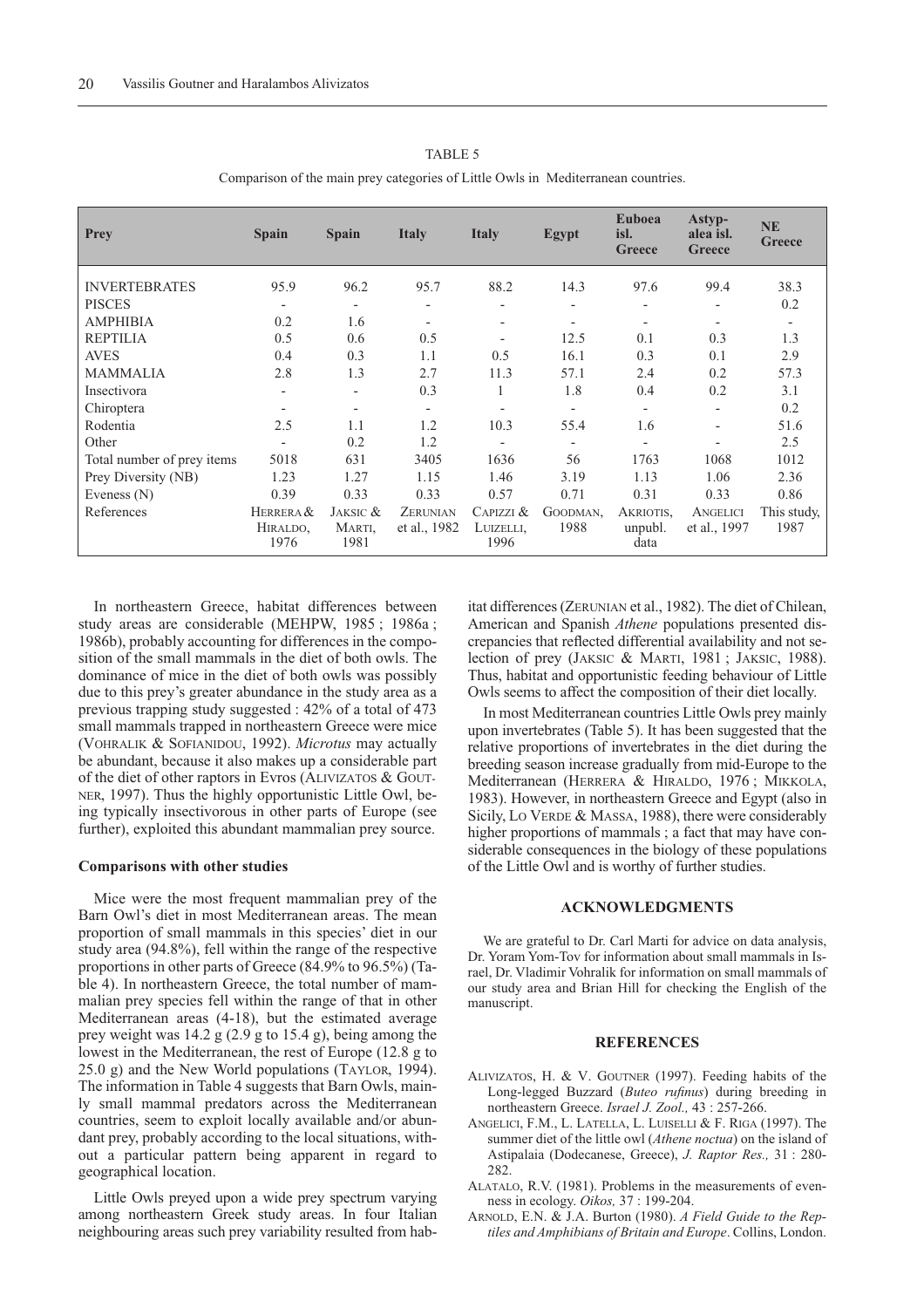- BÖHR, H.-J. (1962). Zur kenntnis der Vogelwelt von Korfu. *Bonn. zool. Beitr.,* 13 : 50-114.
- BROWN, D.J. (1981). Seasonal variations in the prey of some barn owls in Gwynedd. *Bird Study* 28 : 139-146.
- BROWN R., J. FERGUSON, M. LAWRENCE & D. LEES (1987). *Tracks and signs of the birds of Britain and Europe*. Helm, London.
- BRUNET-LECOMPTE, P. & M. DELIBES (1984). Alimentacion de la lechiza comun *Tyto alba* en la cuenca del Duero, Espana. *Donana Acta Vert.,* 11 : 213-229.
- BUNN D.S., A.B. WARBURTON & R.D.S. WILSON (1982) *The barn owl*. T & D Poyser, Calton.
- CAMPBELL, R.W., D.A. MANUWAL, & A.S. HARESTAD (1987). Food habits of the common barn owl in British Columbia. *Can. J. Zool.,* 65 : 578-586.
- CAPIZZI, D. & L. LUISELLI (1995). Comparison of the trophic niche of four sympatric owls (*Asio otus, Athene noctua, Strix aluco* and *Tyto alba*) in Mediterranean central Italy. *Ecol. Medit.,* 21 : 13-20.
- CAPIZZI, D. & L. LUISELLI (1996). Feeding relationships and competitive interactions between phylogenetically unrelated predators (owls and snakes). *Acta Oecol.,* 17 : 265-284.
- CHALINE, J. (1974). *Les proies des rapaces*. Doin, Paris.
- CHEYLAN, G. (1976). Le regime alimentaire de la chouette effraie*Tyto alba* en Europe Mediterranéenne. *Rev. Ecol.* (*Terre Vie*), 4 : 565-579.
- CHINERY, M. (1991). *Collins Guide to the Insects of Britain and Western Europe*. Collins, London.
- CORBET, G.B. & H.N. SOUTHERN (eds) (1977). *The handbook of British mammals*. Blackwell, Oxford.
- CRAMP, S. (ed) (1985). *The birds of the western Palearctic.* Vol. 4, Oxford Univ. Press, Oxford.
- DELIBES, M., P. BRUNET-LACOMTE & M. MAÑEZ (1984) Datos sobre la alimentacion de la lechuza comun (*Tyto alba*), el buho chico (*Asio otus*) y el mochuelo (*Athene noctua*) en una misma localidad de Castilla la Vieja. *Ardeola,* 30 : 57-63.
- DOR, M. (1947). Observations sur les micromammiferes trouvés dans les pelotes de la chouette effraye (*Tyto alba*) en Palestine. *Mammalia,* 11 : 50-54.
- DUENAS, M.A.E. & S.J. PERIS (1985). Analisis de egagropilas de *Tyto alba* en la Sierra de Gata (W. de Espana). *Alytes,* 3 : 109- 144.
- GOODMAN, S.M. (1986). The prey of barn owls (*Tyto alba*) inhabiting the ancient temple complex of Karnak, Egypt. *Ostrich*, 57 : 109-112.
- GOODMAN, S.M. (1988). The food habits of the little owl inhabiting Wadi el Natrun, Egypt. *Sandgrouse,* 10 : 102-104.
- GOSZCZYNSKI, J. (1981). Comparative analysis of food of owls in agrocenoses. *Ekol. Polska,* 29 : 413-439.
- GOTTA, A. & G. PIGOZZI (1997). Trophic niche of the barn owl and little owl in a rice field habitat in northern Italy. *Italian J. Zool*., 64 : 55-59.
- HERRERA, C.M. (1974a). Regimen alimenticio de *Tyto alba* en Espana sudoccidental. *Ardeola,* 19 : 259-394.
- HERRERA, C.M. (1974b). Trophic diversity of the barn owl *Tyto alba* in continental Western Europe. *Ornis Scand*., 5 : 181- 191.
- HERRERA, C.M. & F. HIRALDO (1976). Food-niche and trophic relationships among European owls. *Ornis Scand*., 7 : 29-41.
- JAKSIC, F.M. & C.D. MARTI (1981). Trophic ecology of *Athene* owls in Mediterranean-type ecosystems : a comparative analysis. *Can. J. Zool.,* 59 : 2331-2340.
- JAKSIC, F.M. (1988). Trophic structure of some Nearctic, Neotropical and Palearctic owl assemblances : potential roles of diet opportunism, interspecific interference and resource depression. *J. Raptor Res*., 22 : 44-52.
- LAWRENCE, M.J. & R.W. BROWN (1973). *Brown mammals of Britain. Their tracks, trails and signs.* Blandford Press, Dorset.
- LO VERDE, G. & B. MASSA (1988). Abitudini alimentari della civetta (*Athene noctua*) in Sicilia. *Naturalista Sicil.,* 12 (suppl.) : 145-149.
- LOVARI, S., A. RENZONI & R. FONDI (1976). The predatory habits of the barn owl (*Tyto alba*) in relation to vegetation cover. *Boll. Zool.,* 43 : 173-191.
- MACDONALD D. & P. BARRET (1993). *Mammals of Britain and Europe*. Harper Collins, London.
- MARTI, C.D. (1974). Feeding ecology of four sympatric owls. *Condor,* 76 : 45-61.
- MARTI, C.D. (1987). Raptor food habits studies. In : B.A. PEND-LETON, B.A. MILLSAP, K.W. CLEINE, & D.M. BIRD (eds), *Raptor management techniques manual*, *Natl. Wildl. Federation Sci. Tech. Rep.,* 10, Washington D. C.
- MARTI, C.D. (1988). A long term study of food-niche dynamics in the common barn-owl : comparisons within and between populations. *Can. J. Zool*., 66 : 1803-1812.
- MIKKOLA, H. (1983). *Owls of Europe*, T & D Poyser, Carlton.
- PARKER, A.R. (1988). Barn owl food habits in Indiana. *Proc. Indiana Acad. Sci*., 98 553-559.
- PERRINS, C. (1987). *Collins New Generation Guide, Birds of Britain and Europe*. Collins, London.
- PIANKA, E.R. (1973). The structure of lizard communities. *Ann. Rev. Ecol. Syst*., 4 : 53-74.
- REKASI, J. &. H. HOVEL (1997). Pellet contents of barn owls *Tyto alba erlangeri* from Be'Erotayim. Israel. *Israel J. Zool*., 43 : 305-306.
- SAINT-GIRONS, M.C. & P. THOUY (1978). Fluctuations dans les populations de Souris (*Mus spretus*) en région Mediterranéenne. *Bull. Ecol*., 9 : 211-218.
- SHANNON, C.E. & W. WEAVER (1963). *The mathematical theory of communication*. University of Illinois Press, Urbana.
- SMITH, D.G., C.R. WILSON & H.H. FROST (1972) Seasonal food habits of barn owls in Utah. *Great Basin Nat*., 31 : 229-234.
- TAYLOR, I. (1994). *Barn Owls. Predator-prey relationships and conservation.* University Press, Cambridge.
- TOME, D. (1992). Diet of the barn owl *Tyto alba* at Ljubljansko Barje. *Acrocephalus,* 13 : 33-38.
- TORRE I., J.L. TELLA & A. ARRIZABALAGA (1996). Environmental and geographic factors affecting the distribution of small mammals in an isolated Mediterranean mountain. *Zeitschrift Saugetierkunde,* 61 : 365-375.
- TSOUNIS, G. & A. DIMITROPOULOS (1992). Seasonal variation of the feeding of barn owl, *Tyto alba* (Scopoli 1769) in mount Hymettus, Attica, Greece. *Biol. Gallo-hellenica,* 19 : 29-36.
- VOHRALIK, V. & T.S. SOFIANIDOU (1992). Small mammals (Insectivora, Rodentia) of Thrace, Greece. *Acta Univ. Carolinae,*  $36 \cdot 341 - 369$
- WEBSTER, J.A. (1973). Seasonal variation in mammal contents of barn owl castings. *Bird Study,* 20 : 185-196.